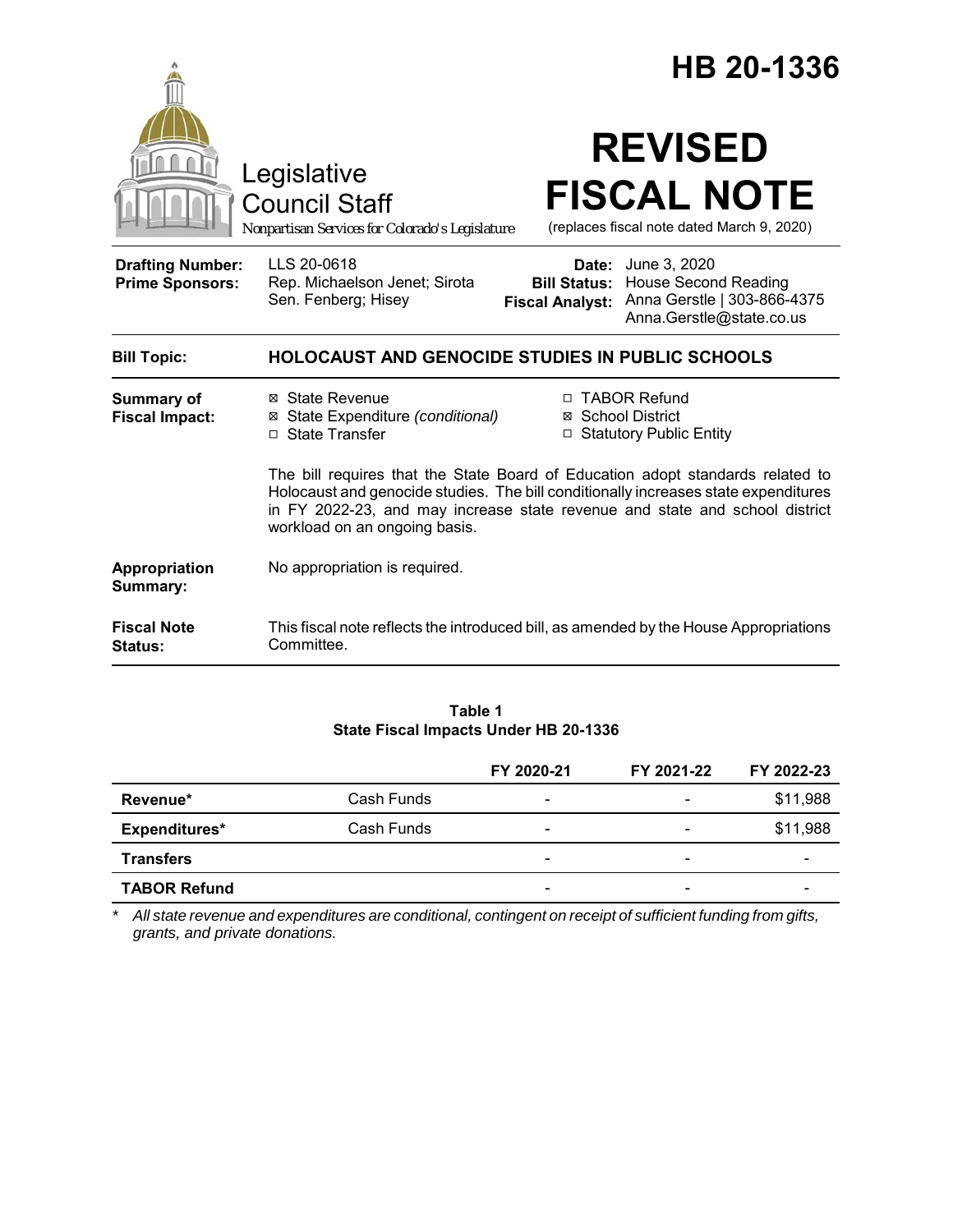June 3, 2020

## **Summary of Legislation**

The bill requires that the State Board of Education (SBE) adopt standards related to Holocaust and genocide studies no later than July 1, 2022. Adoption of these standards is contingent upon the receipt of sufficient gifts, grants, and donations.

Beginning in the 2023-24 school year and contingent upon the adoption of SBE standards by July 1, 2023, each school district board of education and charter school must incorporate the standards on Holocaust and genocide studies into an existing course that is required for graduation. School districts and charter schools may utilize materials in the newly created resource bank, or alternative materials based on best practices and that are developed using input from experts.

The bill also requires that Colorado Department of Education (CDE) create a publicly available resource bank that includes sample academic content, instruction programs, learning resource, professional developments, and case studies related to Holocaust and genocide studies. The resource bank must be available by July 1, 2021, and CDE may accept gifts, grants and donations for that purpose. Both the standards and resource bank must be developed with input from experts.

## **State Revenue**

The bill may increase state revenue from gifts, grants, and donations; however, no sources have been identified at this time. Gifts, grants, and donations are exempt from TABOR.

## **State Expenditures**

Contingent upon the receipt of sufficient gifts, grants, and donations, the bill increases state expenditures by \$11,988 in FY 2022-23 for CDE to convene a committee of educators and experts to develop the Holocaust and genocide standards. Costs are listed in Table 2 and discussed below.

|                                 | FY 2022-23 |
|---------------------------------|------------|
| <b>Department of Education</b>  |            |
| <b>Travel Reimbursements</b>    | \$4,978    |
| <b>Meeting Costs</b>            | \$2,510    |
| <b>Substitute Teacher Costs</b> | \$4,500    |
| <b>Total Cost</b>               | \$11,988   |

#### **Table 2 Conditional Expenditures Under HB 20-1336**

**Standards development.** This fiscal note assumes that the committee will be made up of 10 people, including 7 educators, and that four meetings of the full committee and one meeting of the committee co-chairs will be required to develop the standards. Costs include travel reimbursements for four committee members, mileage reimbursement for all committee members